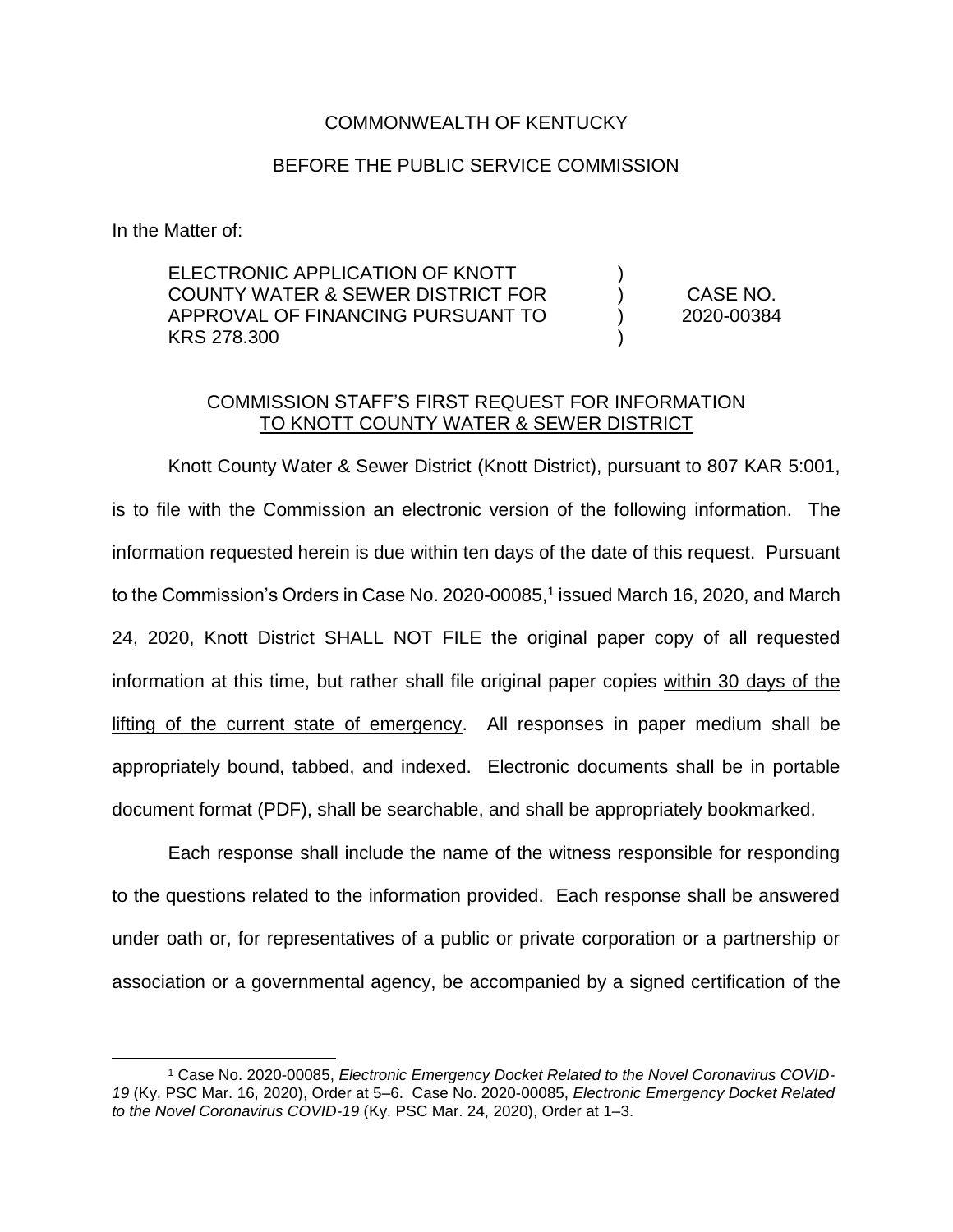preparer or the person supervising the preparation of the response on behalf of the entity that the response is true and accurate to the best of that person's knowledge, information, and belief formed after a reasonable inquiry.

Knott District shall make timely amendment to any prior response if Knott District obtains information that indicates the response was incorrect when made or, though correct when made, is now incorrect in any material respect. For any request to which Knott District fails or refuses to furnish all or part of the requested information, Knott District shall provide a written explanation of the specific grounds for its failure to completely and precisely respond.

Careful attention shall be given to copied material to ensure that it is legible. When the requested information has been previously provided in this proceeding in the requested format, reference may be made to the specific location of that information in responding to this request. When applicable, the requested information shall be separately provided for total company operations and jurisdictional operations. When filing a paper containing personal information, Knott District shall, in accordance with 807 KAR 5:001, Section 4(10), encrypt or redact the paper so that personal information cannot be read.

1. Refer to the Application, paragraph 4.

a. Confirm the loans listed are the loans that Knott District is proposing to refinance.

b. If not, provide a list of the proposed debt to be refinanced. Include the following:

(1) Date issued;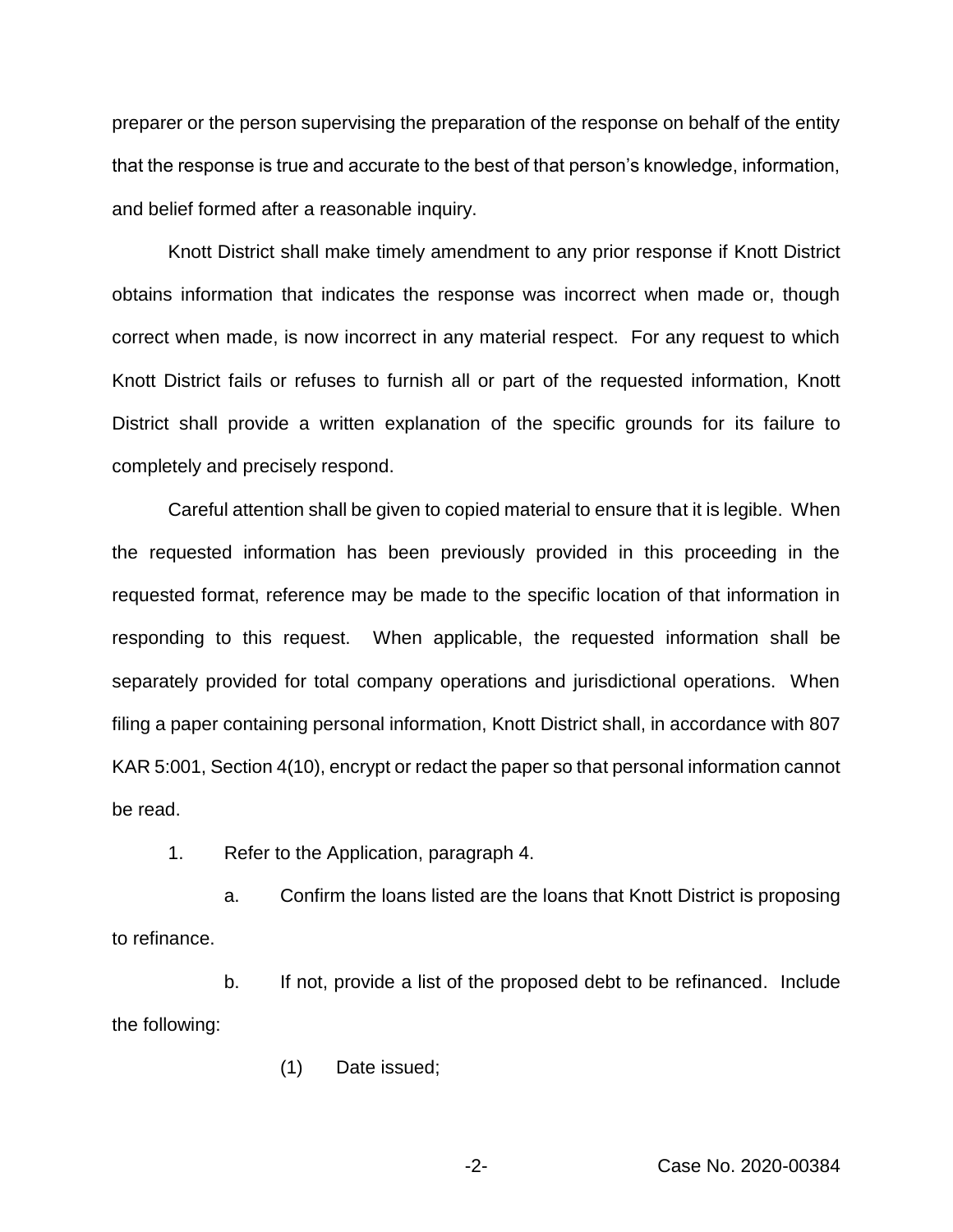- (2) Original principal amount;
- (3) Current principal amount due;
- (4) Interest rate per annum; and
- (5) Current holder of the loan.

2. Provide the Estimated Debt Service Schedule for the Loan proposal for the Bank of Hindman.

3. Provide the Total Sources and Uses of Funds to be obtained from the issuance of the Loan.

4. Provide a table that shows a comparison between the retired debt service payments and the proposed debt service payments

5. Provide the amount of the benefits of the proposed refunding of the Prior Debts. Include the following:

a. Gross Present Value Debt Service Savings;

- b. Net Present Value Cash Flow Savings; and
- c. Net Present Value Benefit.

6. State whether Knott District anticipates the need for an adjustment to rates

in order to meet the debt service coverage or for general operating purposes.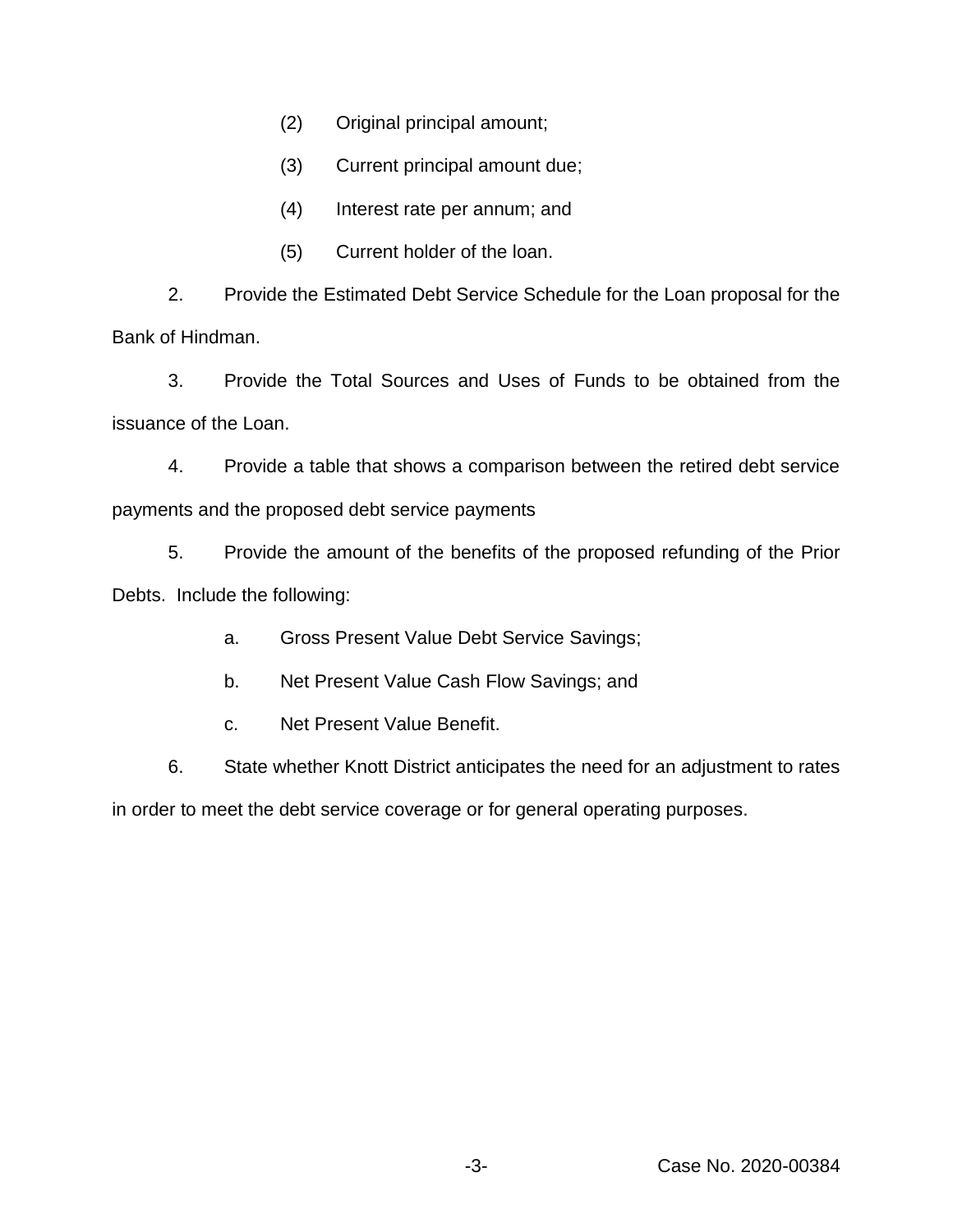$\omega$ 

Linda C. Bridwell, PE Executive Director Public Service Commission P.O. Box 615 Frankfort, KY 40602

DATED <u>JAN 04 2021 \_\_\_\_\_\_\_\_</u>

cc: Parties of Record